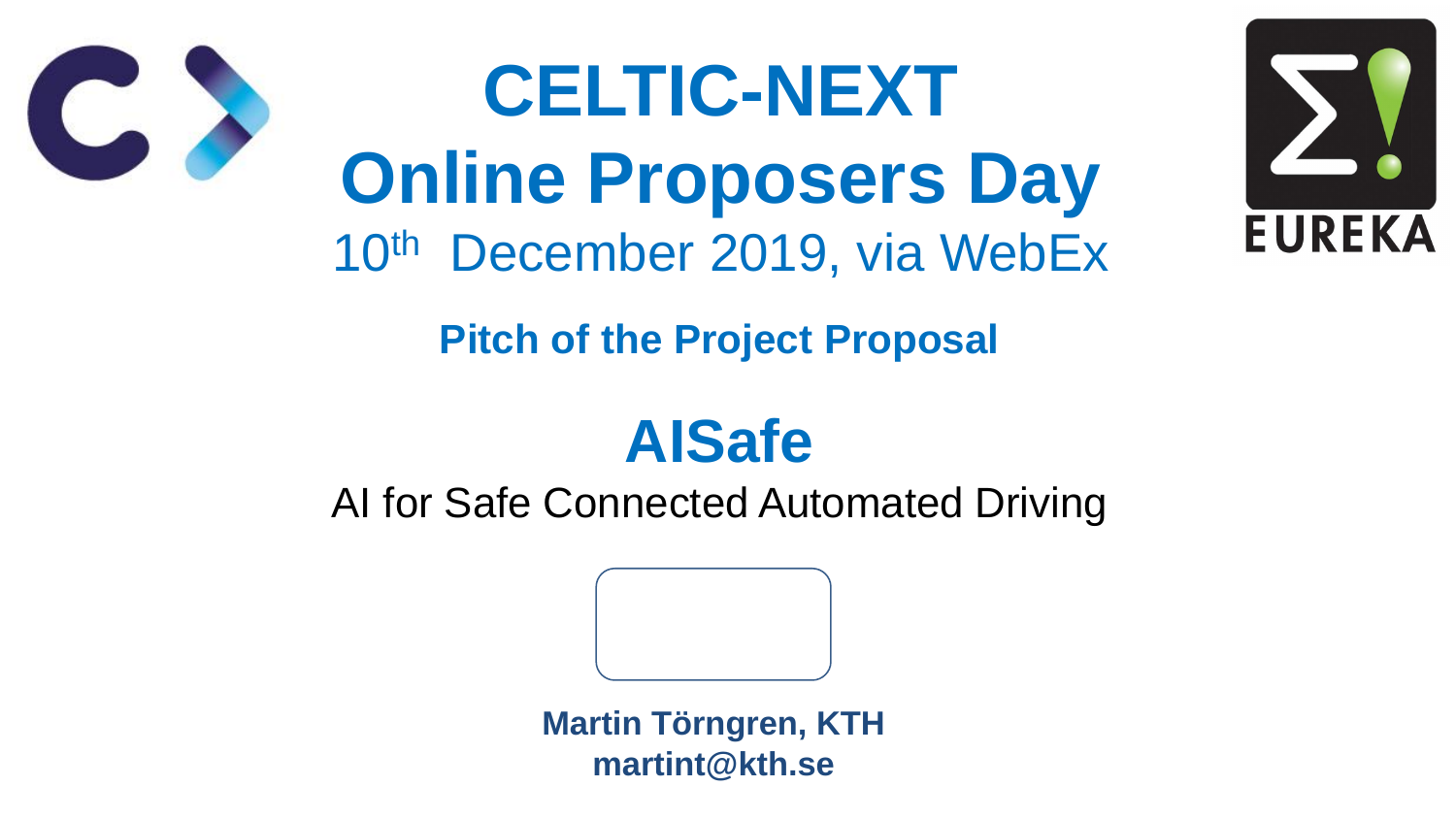# **Teaser**

- Prevent successful sophisticated cyber-attacks from impacting the safety of autonomous road vehicles – emphasis on perception
- The project goes beyond identifying compromised security, to limiting the ability of cyber-attacks to trick autonomous vehicles into harming passengers
- Strong eligible Swedish consortium including industry, university & research institute – looking for more partners!

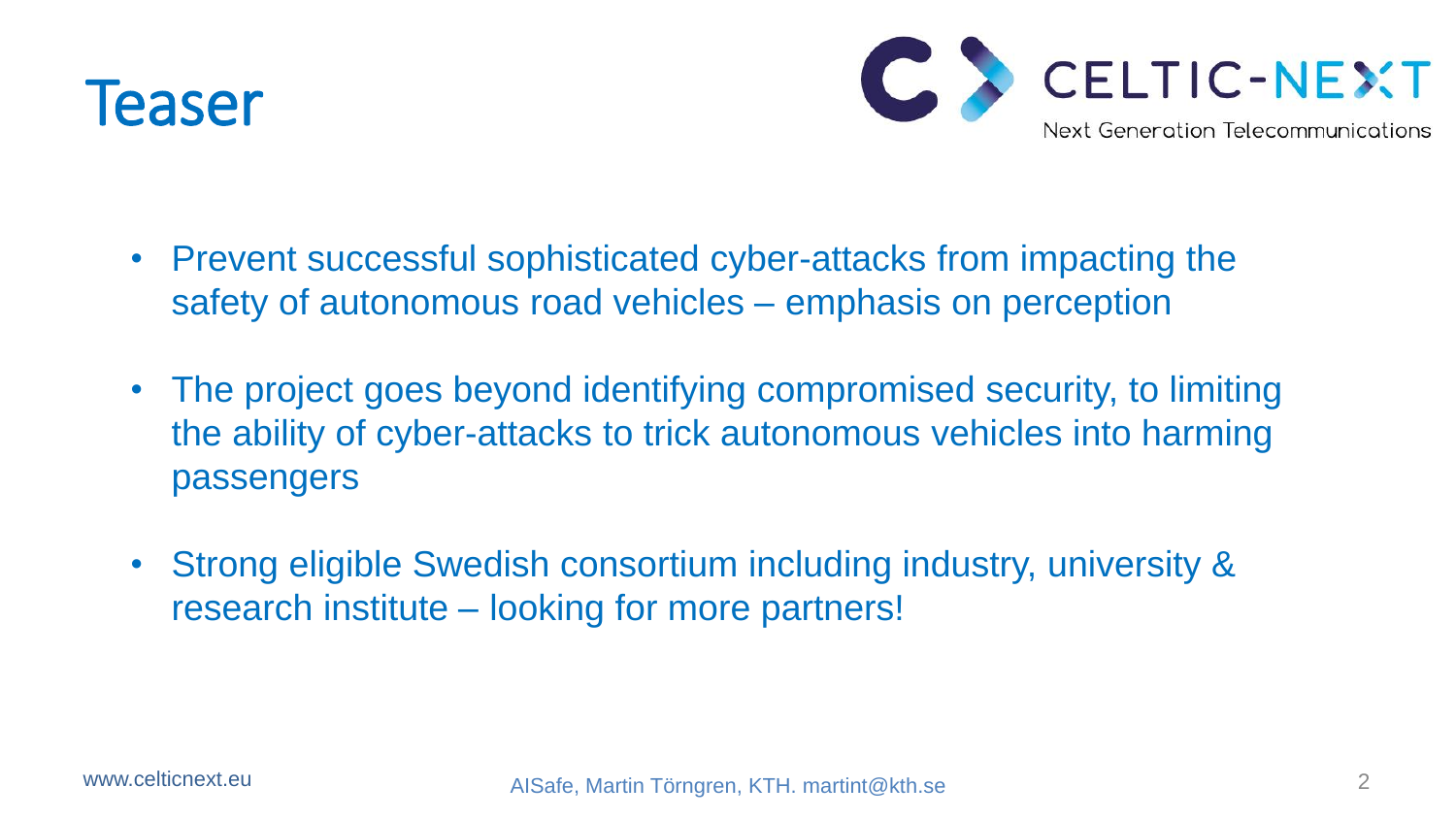# Organisation Profile

3

**AVL MTC:** with extensive experience contributing in variety of industrial R&D automotive-oriented projects within Sweden and Europe plays a central role in all task related testing environment, functions development, verification & validation processes.

**KTH Mechatronics:** Part of the largest technical university in Sweden, with active research in Dynamic Safety Assessment and technologies/standards for autonomous vehicles.

**RISE:** RISE is Sweden's research institute and innovation partner. It is an independent, State-owned research institute, which offers unique expertise in, e.g., applied research within AI/ML and analysis of safety-critical systems, including automotive control software.

www.celticnext.eu AISafe, Martin Törngren, KTH. martint@kth.se

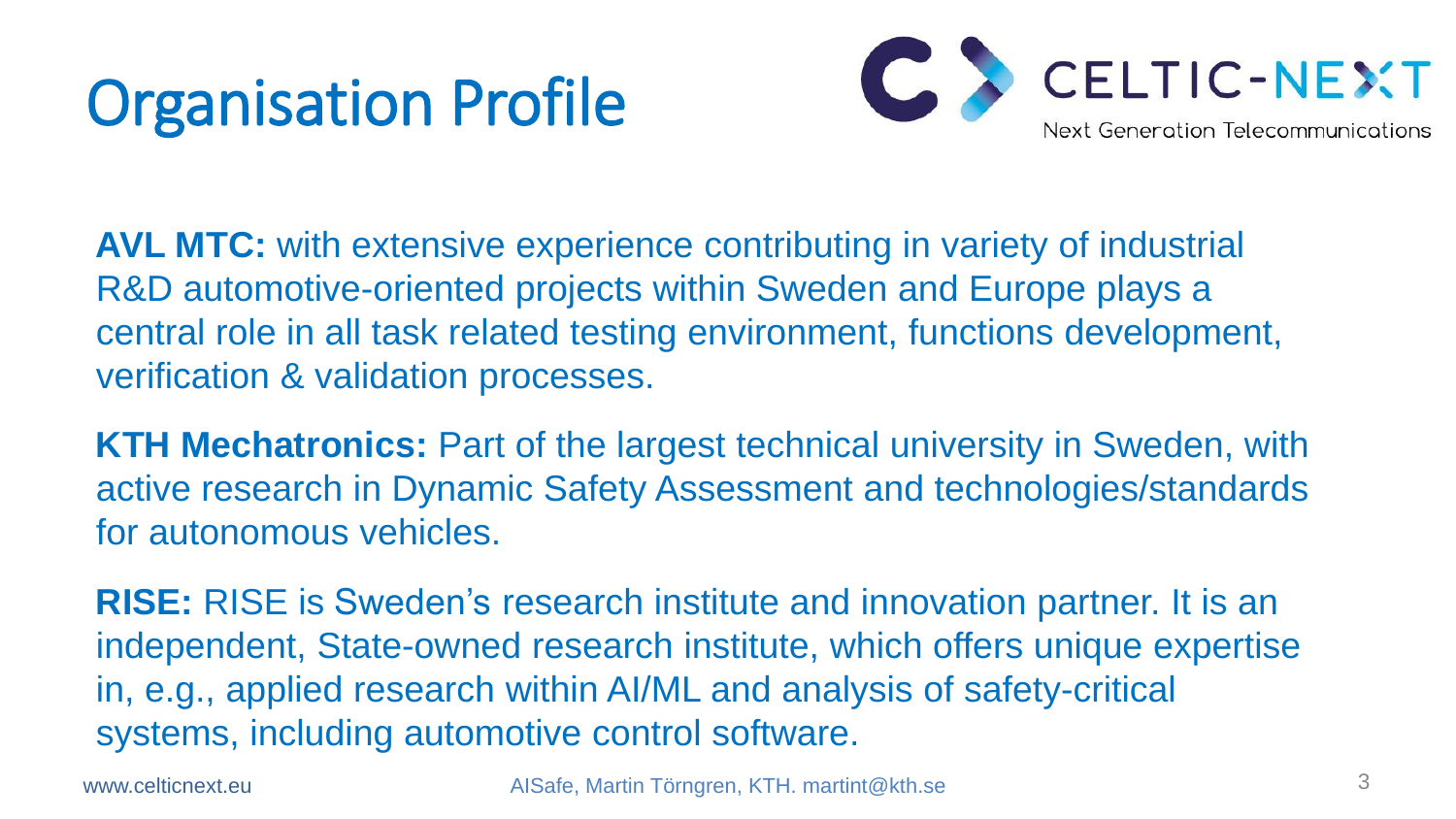# Proposal (1)

#### Successful cyber-attack compromises autonomous road vehicle



#### False perception data



- **Missing vehicles** Indistinct pedestrians • Different sensors identifying different
- 
- obstacles

Harmful decision making





- 
- Intrusion suspected, Decision with implications on safety required
- Leveraging AI and connectivity for anomaly detection on physical limitations
	-

Decision making under uncertainty

Risk reducing maneuver

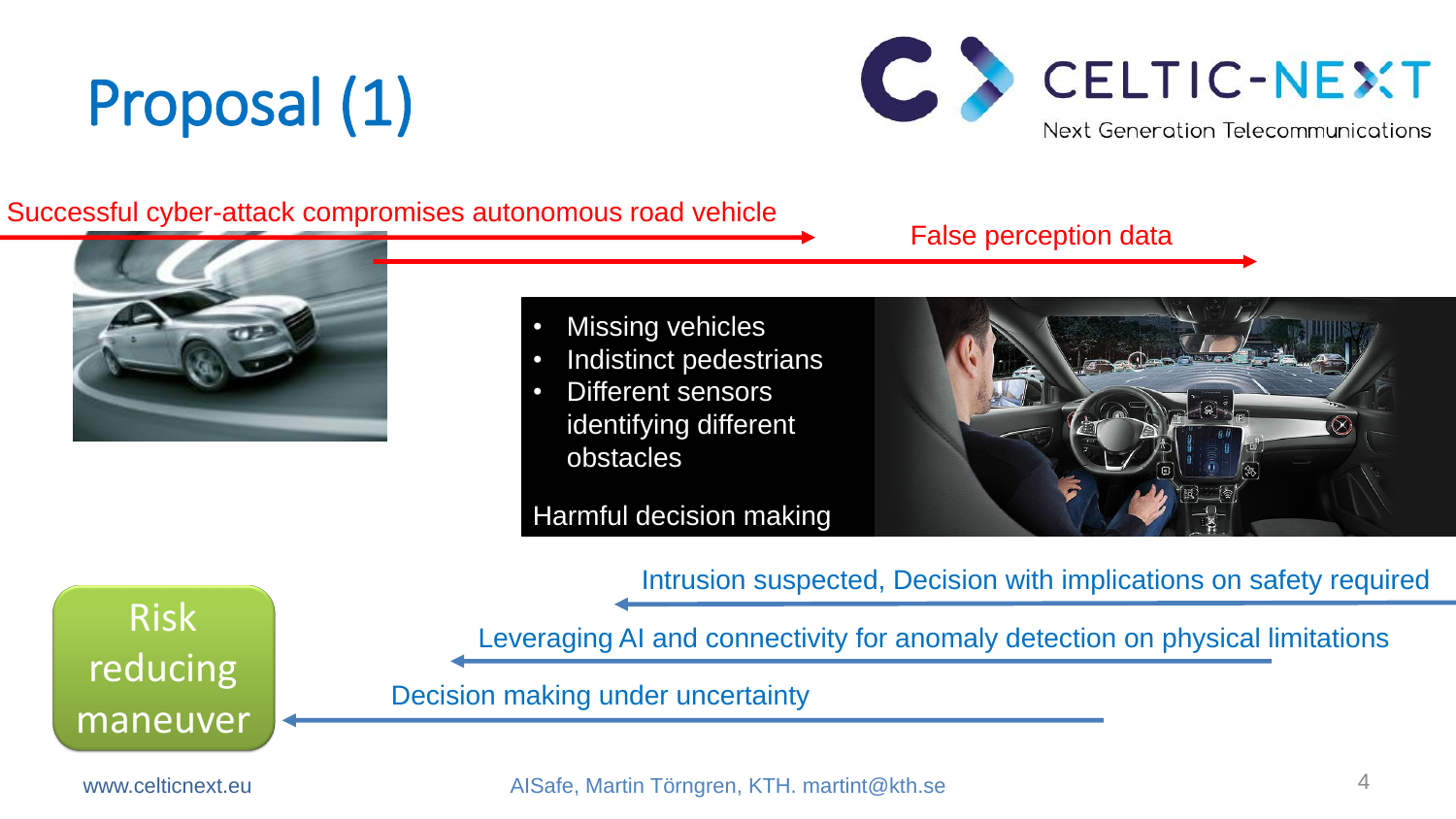# Outcome and impact

# **Expected Outcome:**

- data and decision making to prevent impact on vehicle safety
- New AI-based methods to detect malicious tampering of sensor • Supporting architecture and leveraging connectivity • Methods for testing the effectiveness and efficiency of such
- solutions

### **Impact:**

- More robust vehicle sensor-data infrastructure • Successful cyber-attacks cannot cause physical harm • Safer autonomous vehicles
- 
- 
- Reduced number of accidents



www.celticnext.eu AISafe, Martin Törngren, KTH. martint@kth.se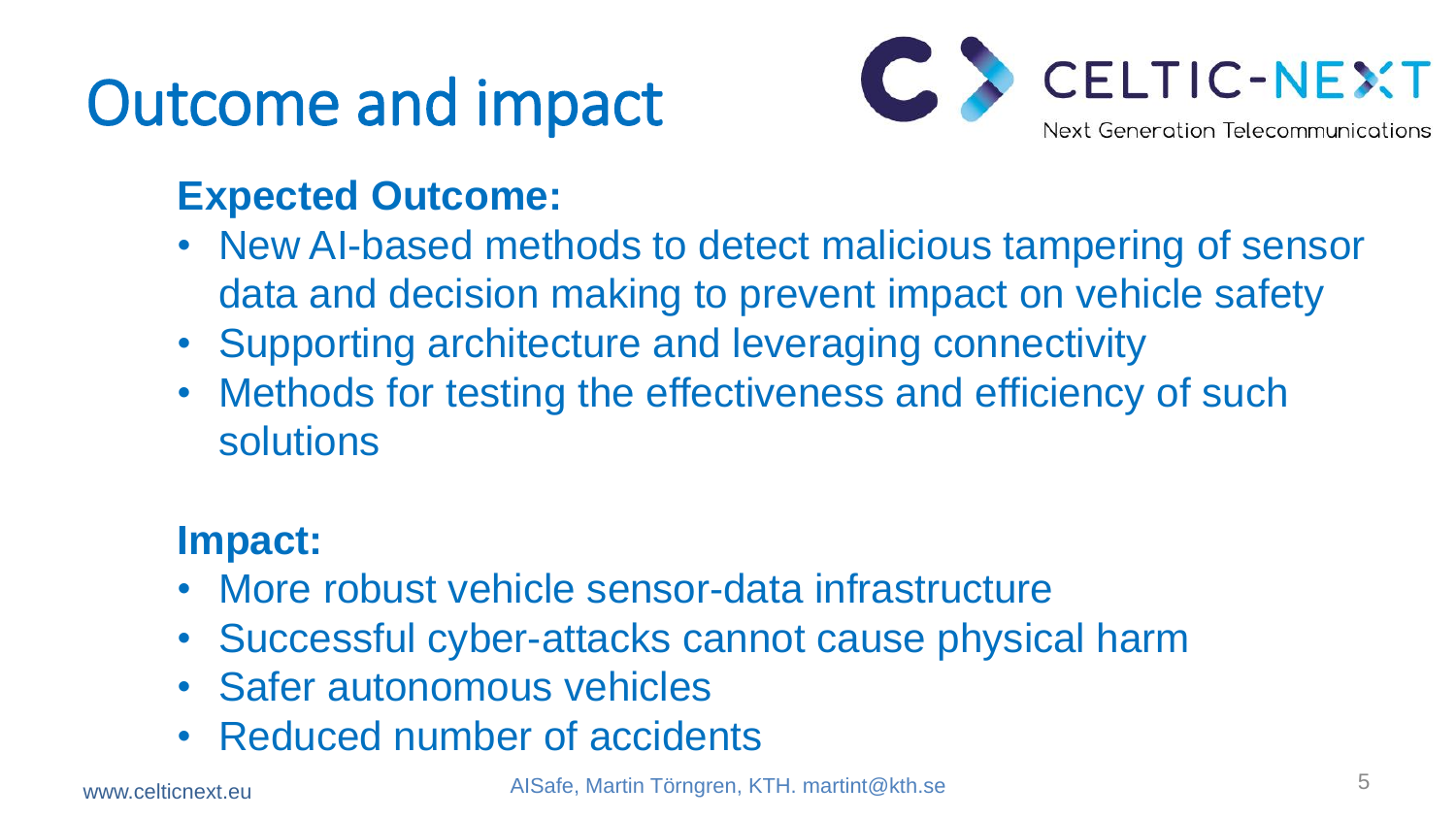



#### **We are looking for:**

• Industrial partners interested in cyber-security and safety, in automotive or

other domains with similar needs







#### **Swedish Consortium**





*AVL, Iman Delshad*

*RISE, Research Institutes of Sweden Daniel, Flemström, Tomas Olsson, Malin Rosqvist*

*KTH, Fredrik Asplund, Martin Törngren*